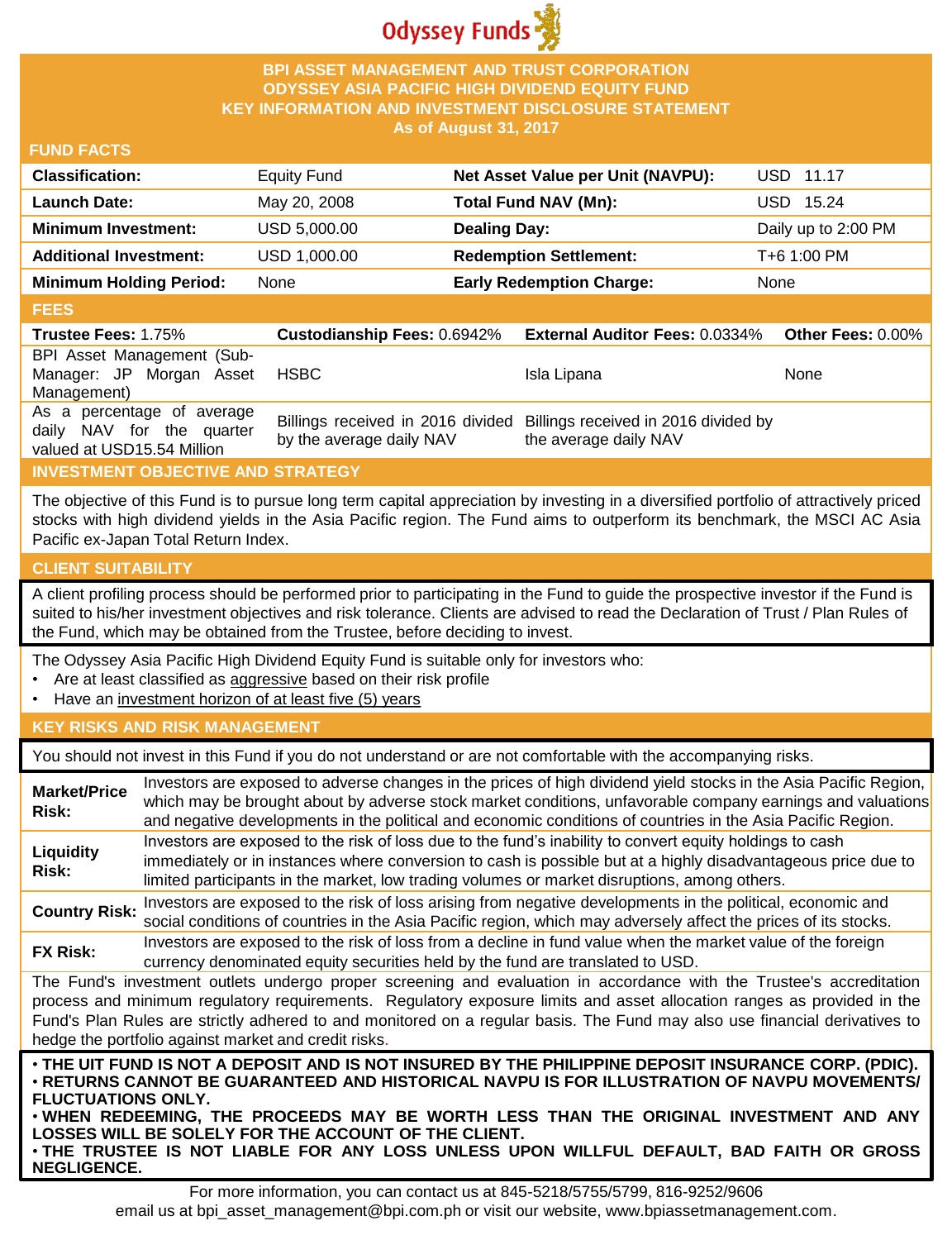## **FUND PERFORMANCE AND STATISTICS AS OF AUGUST 31, 2017**

(Purely for reference purposes and is not a guarantee of future results)



Benchmark\* : MSCI AC Asia Pacific ex-Japan Total Return Index

| <b>CUMULATIVE PERFORMANCE (%) 1</b>    |            |       |         |              |         |                   |
|----------------------------------------|------------|-------|---------|--------------|---------|-------------------|
|                                        | 1 mo       | 3 mos | 6 mos   | <b>1 YR</b>  | 3 YRS   | S.I. <sup>5</sup> |
| Fund                                   | $-0.62$    | 3.14  | 9.40    | 10.16        | 2.85    | 11.70             |
| <b>Benchmark</b>                       | 1.02       | 8.20  | 16.31   | 23.18        | 13.38   | 40.46             |
| <b>ANNUALIZED PERFORMANCE (%) 1</b>    |            |       |         |              |         |                   |
|                                        | 1 YR       | 2 YRS | 3 YRS   | <b>4 YRS</b> | 5 YRS   | S.I. <sup>5</sup> |
| Fund                                   | 10.16      | 10.07 | 0.94    | 4.57         | 4.37    | 1.20              |
| <b>Benchmark</b>                       | 23.18      | 17.80 | 4.27    | 8.23         | 8.00    | 3.73              |
| <b>CALENDAR YEAR PERFORMANCE (%) 1</b> |            |       |         |              |         |                   |
|                                        | <b>YTD</b> | 2015  | 2014    | 2013         | 2012    | 2011              |
| Fund                                   | 16.48      | 3.45  | $-9.91$ | 7.08         | $-5.41$ | 21.10             |
| <b>Benchmark</b>                       | 27.89      | 6.18  | $-9.47$ | 3.71         | 2.65    | 22.75             |

#### **PORTFOLIO COMPOSITION**

| <b>Allocation</b>                      | % of Fund     |
|----------------------------------------|---------------|
| Equities                               | 98.61         |
| Cash                                   | 1.83          |
| Time deposits and money market         |               |
| Other receivables - net of liabilities | $-0.43$       |
| <b>Top Five Sector Holdings</b>        | % of Equities |
| Financials                             | 40.01         |
| Industrials                            | 11.47         |
| Utilities                              | 10.28         |
| Information Technology                 | 8.30          |
| Energy                                 | 7.08          |
| <b>Top Five Country Weightings</b>     | % of Equities |
| China                                  | 26.56         |
| Australia                              | 17.07         |
| Hong Kong                              | 14.61         |
| Taiwan                                 | 11.15         |
| Korea                                  | 10.74         |

# **NAVPU over the past 12 months** Highest 11.32 Lowest 9.57 **STATISTICS** Portfolio Beta 0.91 Volatility, Past 1 Year  $(\%)$  <sup>2</sup> 9.13 Sharpe Ratio<sup>3</sup> 1.04 Information Ratio<sup>4</sup> and 12.51 Current Number of Holdings 69

## <sup>1</sup>Returns are net of fees.

<sup>2</sup>Measures the degree to which the Fund fluctuates vis-à-vis its average return over a period of time.

<sup>3</sup>Used to characterize how well the return of a Fund compensates the investor for the level of risk taken. The higher the number, the better.

<sup>4</sup>Measures reward-to-risk efficiency of the portfolio relative to the benchmark. The higher the number, the higher the reward per unit of risk.

<sup>5</sup>Since inception.

6 Includes accrued income, investment securities purchased, accrued expenses, etc.

\*Declaration of Trust is available upon request through branch of account.

## **TOP TEN HOLDINGS**

| % of Equities |
|---------------|
| 5.46          |
| 5.26          |
| 4.92          |
| 4.91          |
| 3.94          |
| 3.87          |
| 3.78          |
| 3.37          |
| 3.09          |
| 2.75          |
|               |

# **RELATED PARTY TRANSACTIONS\***

The Fund has no transactions and outstanding investments with entities related to BPI Asset Management and Trust Corporation (BPI AMTC).

\* Related party in accordance with BPI AMTC's internal policy.